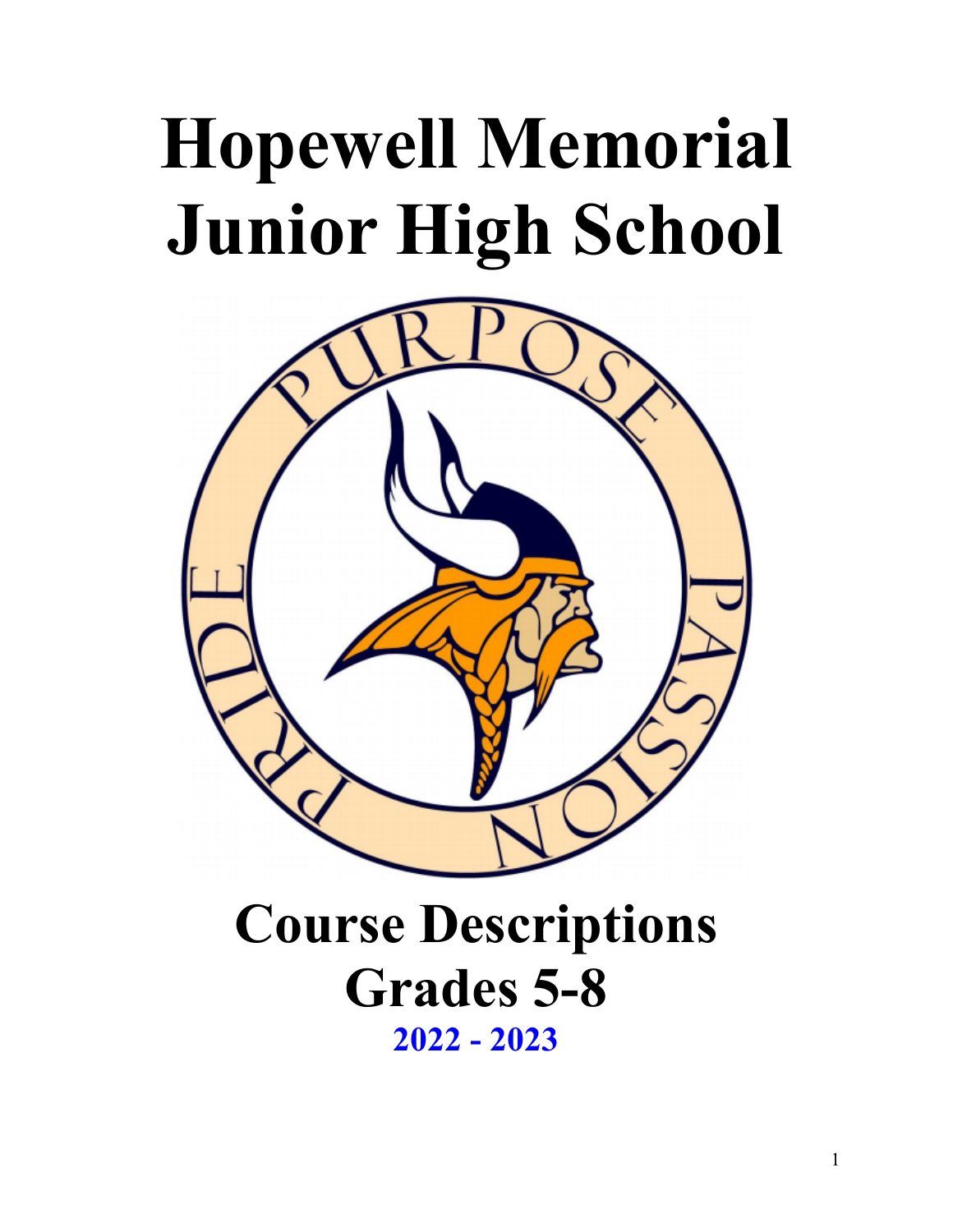# **Hopewell Memorial Junior High School Course Descriptions Table of Contents**

| <b>Special Education Services</b>     | $3 - 4$        |
|---------------------------------------|----------------|
| <b>5th Grade Core Courses</b>         | $\overline{5}$ |
| <b>6th Grade Core Courses</b>         | 6              |
| 5th and 6th Grade Unified Arts        | $7 - 8$        |
| <b>7th and 8th Grade Core Courses</b> | $9 - 13$       |
| <b>English Language Arts (ELA)</b>    | 9              |
| <b>History</b>                        | 10             |
| <b>Math</b>                           | $11 - 12$      |
| <b>Science</b>                        | 13             |
| 7th and 8th Grade Unified Arts        | $14 - 16$      |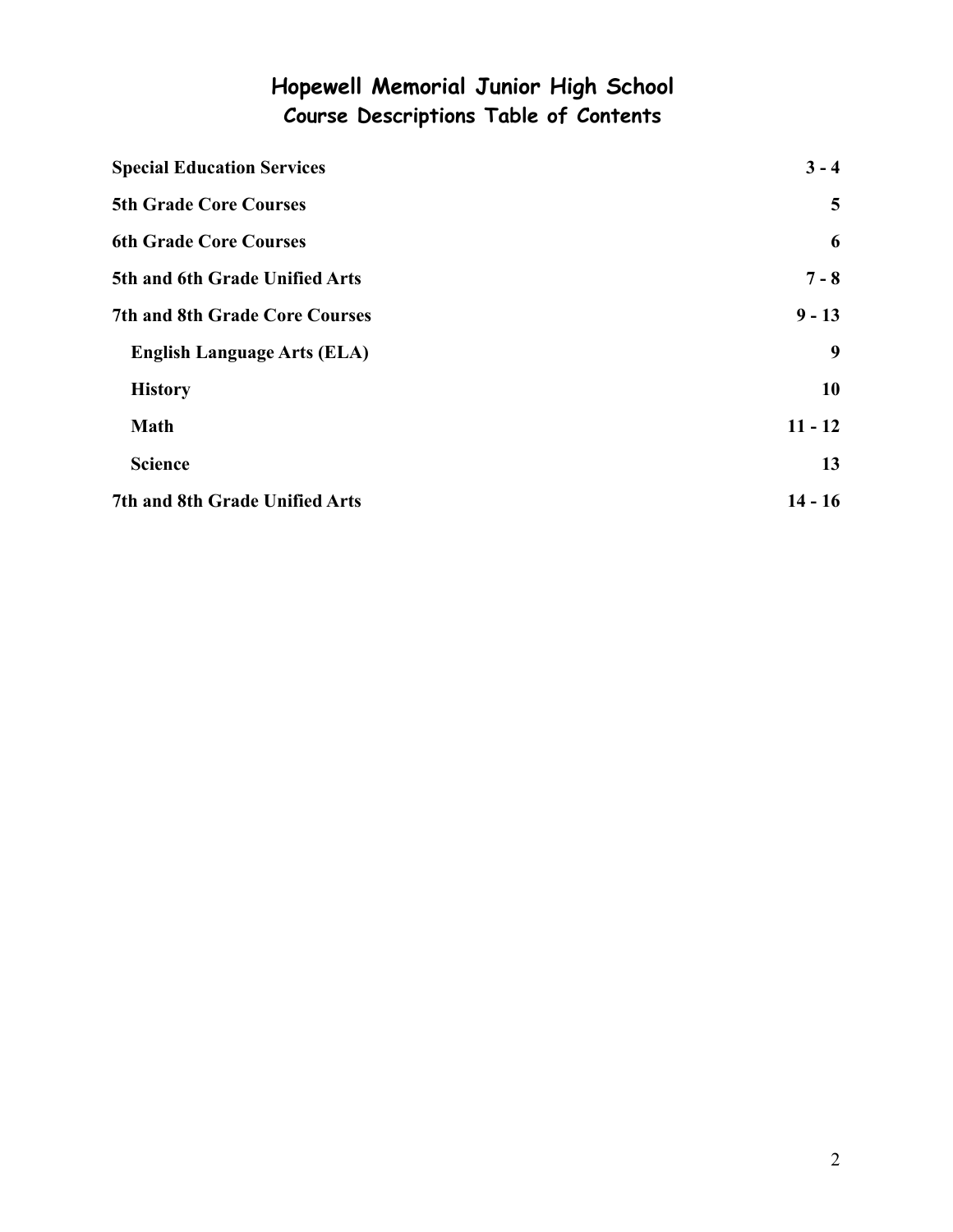# <span id="page-2-0"></span>**HOPEWELLAREA SCHOOL DISTRICT OFFERS THE FOLLOWING SUPPORTS AS PART OF OUR SPECIAL EDUCATION SERVICES:**

#### **AUTISTIC SUPPORT**

Services for eligible students with a disability who require a highly structured program. The program addresses needs related to reciprocal social interactions, communication, and restricted and/or repetitive stereotypical patterns of behavior, interests, and activities. Opportunities for inclusion in general education environments are provided as determined by the Individualized Education Program (IEP) team. The students require intensive interventions such as visual communication systems, highly individualized instruction and schedules, functional academics, basic daily living skills, and individualized behavior management programs. The goal for all students with moderate to severe disabilities is to increase independence and self-sufficiency.

#### **BLIND OR VISUALLY IMPAIRED SUPPORT**

Services for students with the disability of visual impairment including blindness, who require services to address needs primarily in the areas of accessing print and other visually-presented materials, orientation and mobility, accessing public and private accommodations, or use of assistive technologies designed for individuals with visual impairments or blindness. For students who are blind or visually impaired, the IEP must include a description of the instruction in Braille and the use of Braille unless the IEP team determines, after the evaluation of the child's reading and writing needs, and appropriate reading and writing media, the extent to which Braille will be taught and used for the student's learning materials.

# **DEAF OR HEARING-IMPAIRED SUPPORT**

Services for students with the disability of deafness or hearing impairment, who require services to address needs primarily in the area of reading, communication, accessing public and private accommodations or use of assistive technologies designed for individuals with deafness or hearing impairment. For these students, the IEP must include a communication plan to address the language and communication needs, opportunities for direct communications with peers and professional personnel in the child's language and communication mode, academic level, and full range of needs, including opportunities for direct instruction in the child's language and communication mode; and assistive technology devices and services.

#### **EMOTIONAL SUPPORT**

Services for eligible students whose behavior interferes with the ability to learn in the regular education classroom environment without support. Students with a disability who require services primarily in the areas of social or emotional skills development or functional behavior receive emotional support services. The IEP for each student includes a positive behavior support plan..

#### **GIFTED SUPPORT**

Services for students who show outstanding intellectual ability which requires more enrichment activities and opportunities in and out of the classroom. Participation in Gifted Support is based upon the individual student's eligibility and need for acceleration and/or enrichment. State mandated identification criteria for the Gifted Support program must be met. All students participating in the Gifted Support program have a Gifted Individual Educational Plan (GIEP).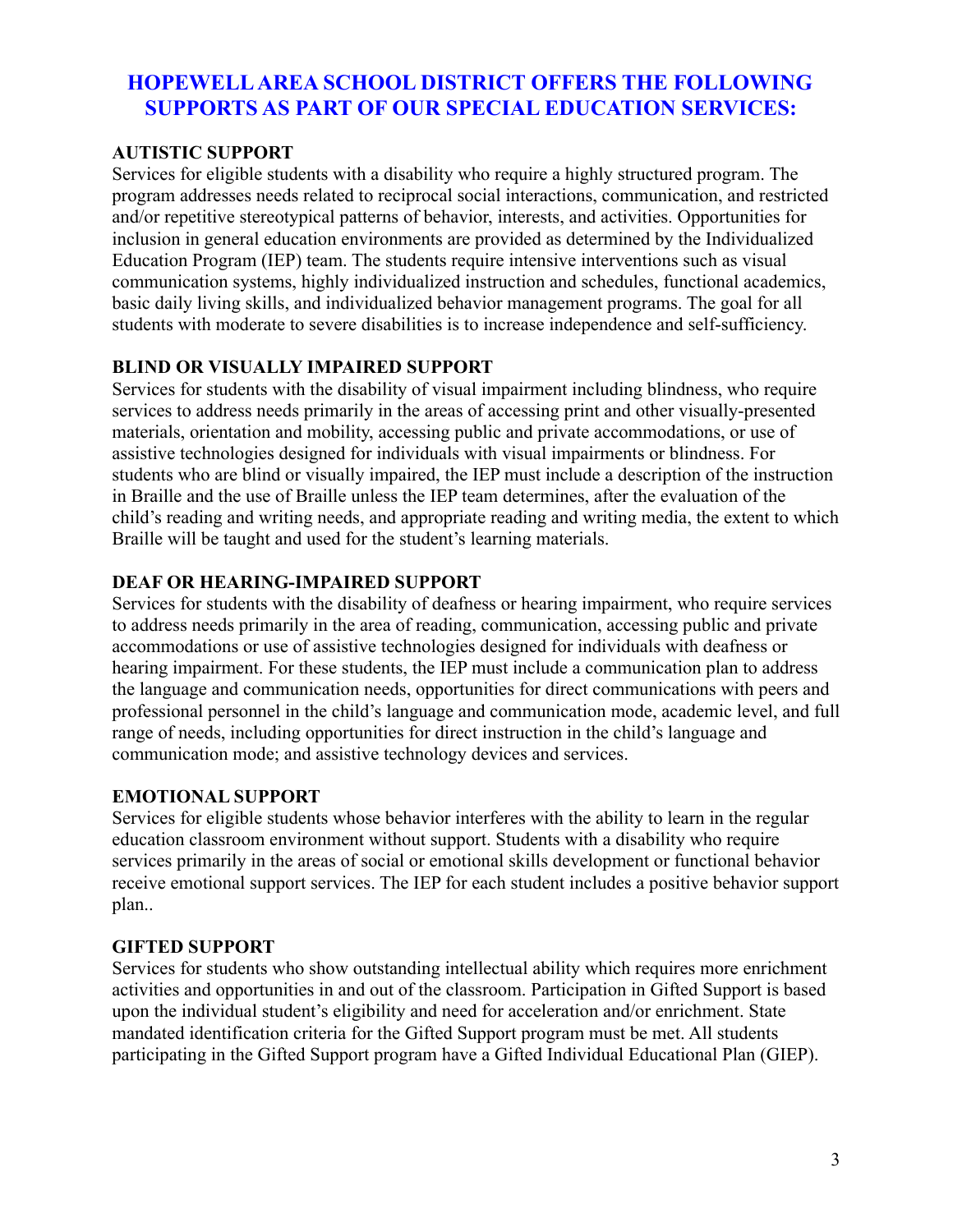#### **LEARNING SUPPORT**

Services are available for eligible students who have difficulty in the acquisition and retention of basic learning skills. Students with a disability receiving learning support have services that primarily focus on the areas of reading, writing, mathematics, or speaking or listening skills related to academic performance.

#### **LIFE SKILLS SUPPORT**

Services for students with a disability whose social/behavioral skills are developmentally delayed who require services primarily in the areas of academic, functional or vocational skills necessary for independent living. At the elementary level, programs focus on self-help, readiness skills and then the acquisition of academic skills; the junior high school level focuses on pre-vocational and practical work skills; and the high school level focuses on community-based vocational programming, independent living and recreational/leisure skills. District operated programs are available at Independence Elementary School, Hopewell Memorial Junior High School and Hopewell High School.

#### **PHYSICAL SUPPORT**

Services for students with a physical disability who require services primarily in the areas of functional motor skill development, including adaptive physical education or use of assistive technologies designed to provide or facilitate the development of functional motor capacity or skills

#### **SPEECH AND LANGUAGE SUPPORT**

Services for students with speech and language impairments who require services primarily in the areas of communication or use of assistive technologies designed to provide or facilitate the development of communication capacity or skills.

#### **TRANSITION SERVICES**

Secondary transition is the process of preparing students for life after they leave high school, including participation in post-secondary education or training, employment, and community living. These three areas are often referred to as "post-secondary outcomes" and are the driving force behind Individualized Education Programs (IEPs) written for students in high school.

Transition planning begins, no later than age 14, as students explore what they want their post-school outcomes to be through career awareness exploration activities. It continues through high school as instruction and community experiences support these outcomes.

Transition planning involves a partnership between the student, the family, school-age services and program providers, post-secondary services and program providers, and local community members. Effective transition involves purposeful planning among all these entities. It entails recognizing the student's current strengths, interests, preferences, and needs, and then identifying what services and supports are needed to achieve future success.

#### **OTHER RELATED SERVICES**

Other Related Services are available to students who require such services to gain benefit from their educational program. These services may include: occupational therapy, physical therapy, psychological services, nursing services and school counseling services. Special transportation is also offered to students who are unable to access regular transportation services, due to the disability or the location of the special education program.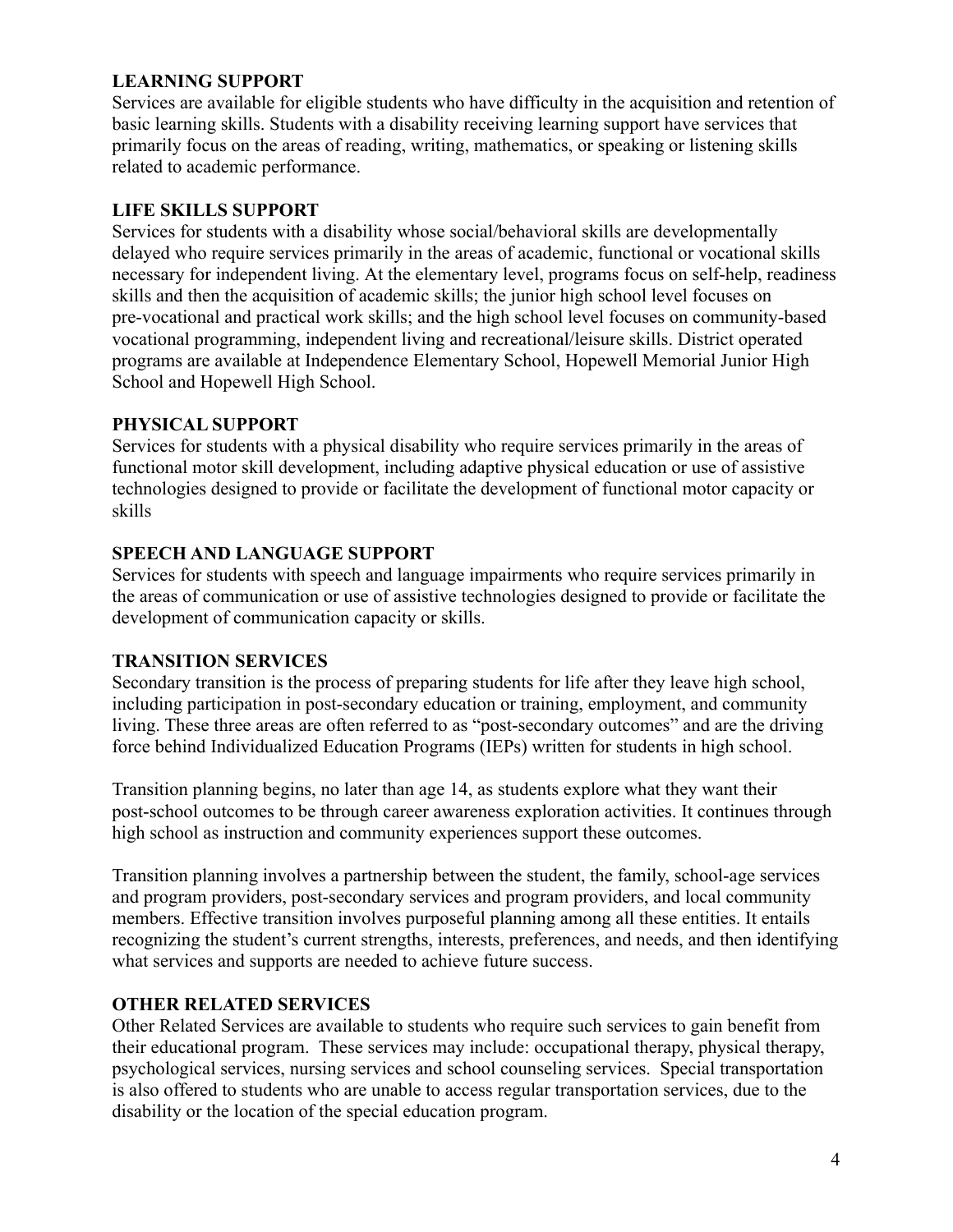# **5 th GRADE CORE COURSES**

# <span id="page-4-0"></span>**English Language Arts (ELA)**

This course includes instruction related to Reading, Grammar, Spelling and Writing. The Reading component focuses on student exposure to excerpts from various forms of literature genres (Fiction, Non-Fiction, Historical Fiction, Realistic Fiction, Fantasy, and Poetry). Also in the Reading component, students will utilize different comprehension strategies using a variety of text structures to build vocabulary and reading skills such as sequencing, summarizing, paraphrasing, inference, and drawing conclusions. The Grammar and Spelling components are taught in conjunction with the reading text. The Writing element will consist of writing from narrative, descriptive, persuasive and expository works, including Text Dependent Analysis.

# **Math**

This course based on the University of Chicago School Mathematics Project is entitled Everyday Math. The course is aligned to the PA State Standards for Mathematical Content. The core concepts include, but are not limited to the following: Write and interpret numerical expressions; analyze patterns and relationships; understand the place value system; perform; use equivalent fractions as a strategy to add and subtract fractions; apply and extend previous understandings of multiplication and division to multiply and divide fractions; convert like measurement units within a given measurement system; represent and interpret data; understand concepts of volume and relate volume to multiplication and to addition; graph points on the coordinate plane to solve real-world and mathematical problems; classify two-dimensional figures into categories based on their properties

#### **Science**

Course instruction includes three main units: Variables, The Changing Surface of the Earth, and Animal Diversity and Environments. In the Variables unit, students participate in hands-on investigations to see how variables will affect various objects. In the Changing Surface of the Earth unit, students study landforms, various types of maps, soil formation, and structure and glaciers. In the Animal Diversity and Environments unit, students are introduced to many animals and their behaviors. Students will have science for two periods either semester 1 or semester 2. During the opposite semester, students will be enrolled in social studies for two periods.

# **Social Studies**

A content focus on the history, culture and economy of Pennsylvania and our region as the starting point for this course will allow the student to set themselves in a place and time as they begin their study of middle level Social Studies. An emphasis on the skills delineated in the PDE Elementary History Standards will allow the learner to organize their historical thinking into social, geographic, political and economic viewpoints and create a basis for the focus areas of the next three years of study. An understanding of the role of the individual as part of the group's economic, political and social identity and achievement will develop as students explore topics that focus on the concept that their experience as citizens of Pennsylvania has a history that will be, at times, different and at times, similar to the citizens of other parts of our nation and the world. The skills focused on in this course will be in general social studies abilities and understandings as well as individual development and identify as citizens of our community. Students will have social studies for two periods either semester 1 or semester 2. During the opposite semester, students will be enrolled in science for two periods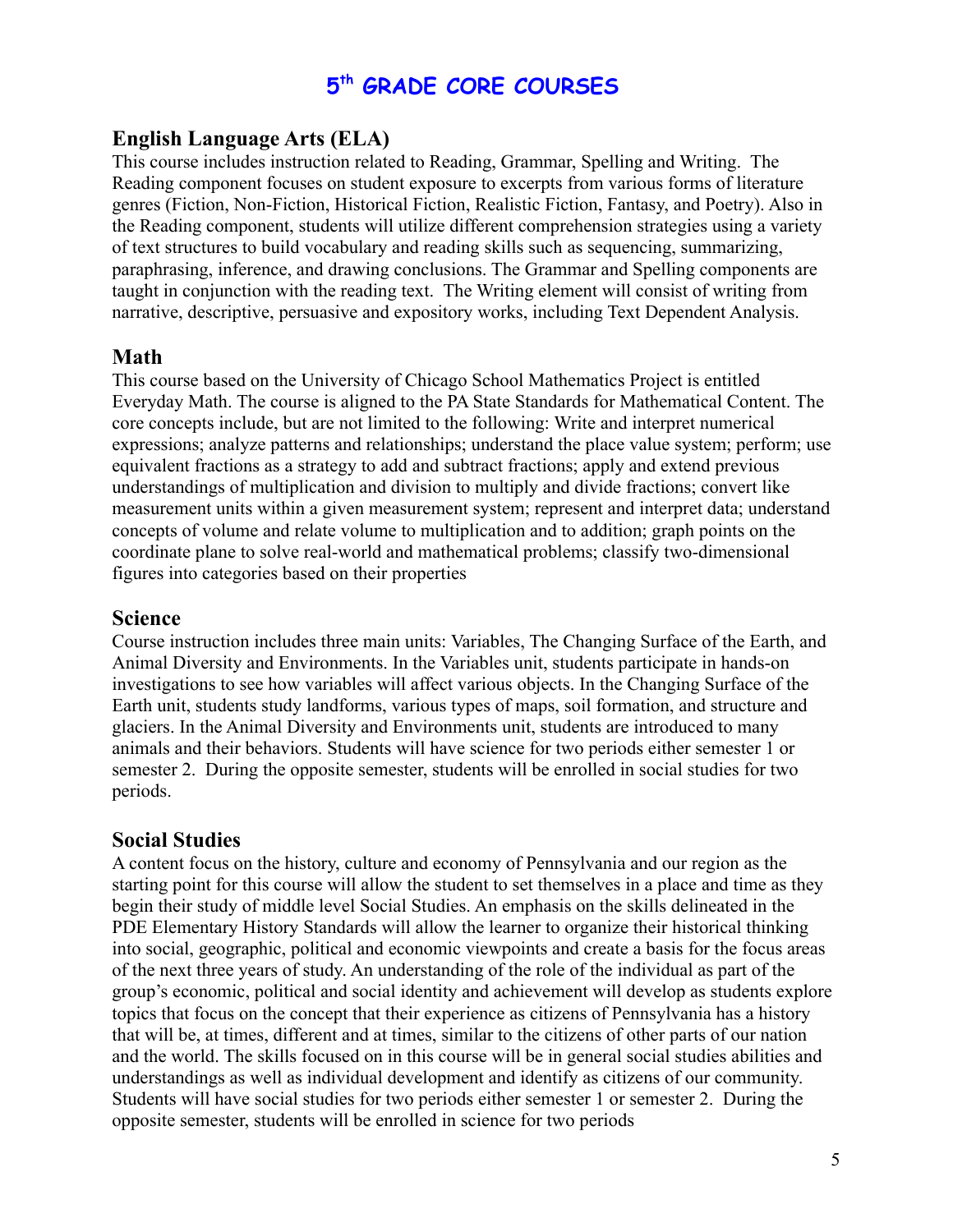# **6 th GRADE CORE COURSES**

# <span id="page-5-0"></span>**English Language Arts (ELA)**

The objective of this course is to develop students' ability to use context clues; make inferences based on text selections; Identify, compose, describe/analyze main ideas, characters and plots; Read, write and present comparative contrast essays; Demonstrate appropriate usage of oral and written sentence structure; Identify and interpret fiction versus nonfiction literary works. This entails the incorporation of cumulative and sequential multi-sensory activities that engage students while establishing skills in phonemic awareness and phonics, word recognition and spelling, vocabulary, grammar and usage.

# **Math**

This course based on the University of Chicago School Mathematics Project is entitled Everyday Math and builds upon the mathematical concepts from prior exposure to the program. The core concepts include, but are not limited to the following: Collection, Display and Interpretation of Data; Operations with Whole Numbers and Decimals; Variables, Formulas, and Graphs; Rational Number Use and Operations; Geometry: Congruence, Constructions & Parallels; Number Systems and Algebraic Concepts: Probability and Discrete Mathematics; Rates and Ratios; Geometric Concepts.

# **Science**

Course instruction includes three main units: Water, Earth's Processes, and Air Around You. The core concepts include, but are not limited to the following: freshwater, groundwater, surface water, and oceans; minerals, rocks, energy, plate tectonics, earthquakes, and volcanoes; atmosphere, weather, climate, and air pollution. Students will have science for two periods either semester 1 or semester 2. During the opposite semester, students will be enrolled in social studies for two periods

# **Social Studies**

<span id="page-5-1"></span>The Social Studies Common Core Standards encompass topics related to Civics, Economics, Geography, Government, and History. Current events will be woven throughout the curriculum in order to add a global perspective to our curriculum. This course entails independent and collaborative projects aligned with the transferable soft skills of collaboration, critical thinking, creatively, and communication. Students will have social studies for two periods either semester 1 or semester 2. During the opposite semester, students will be enrolled in science for two periods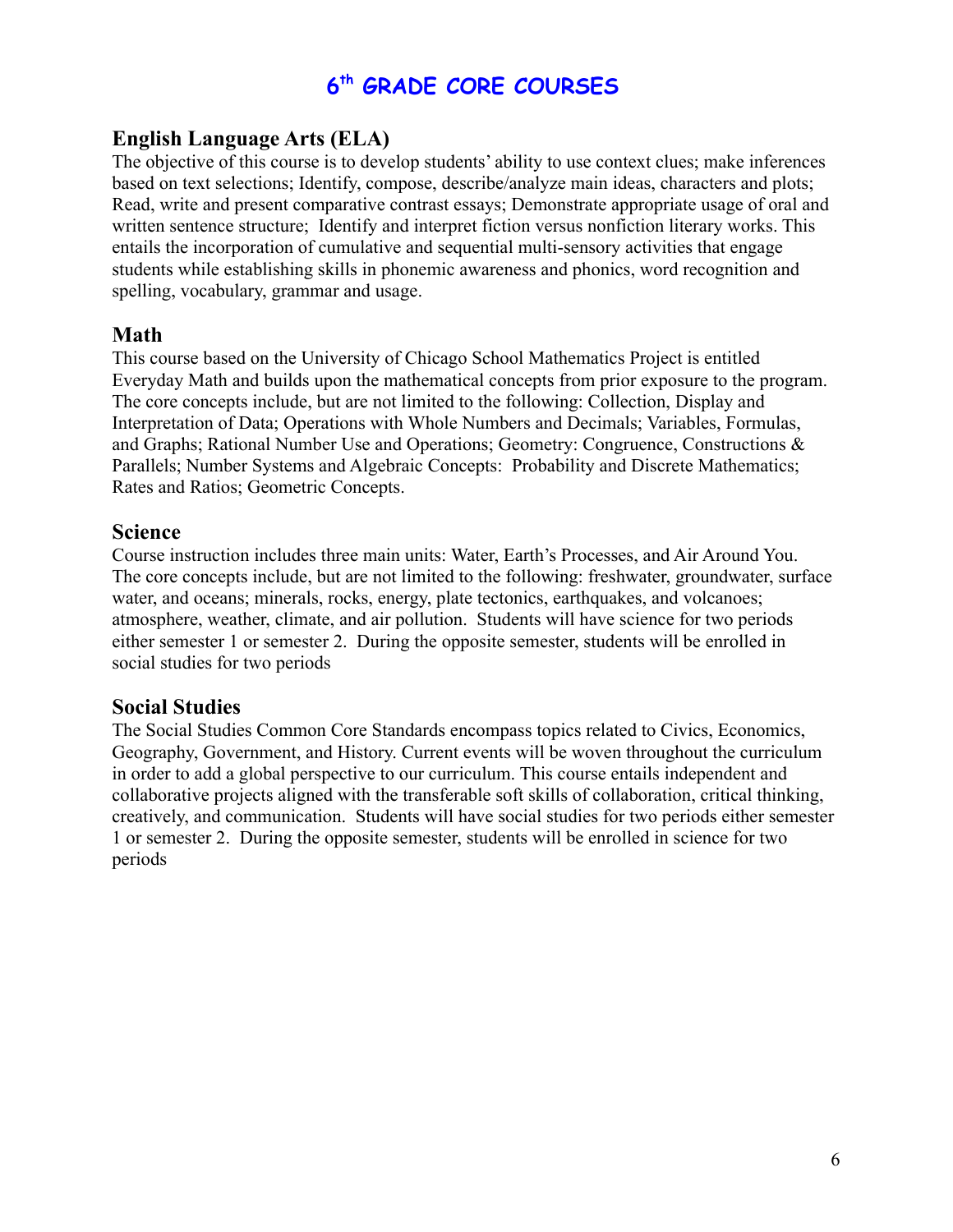# **5 th and 6 th GRADE UNIFIED ARTS (Specials)**

# **Art**

This course encourages students to explore and develop their own ideas in various media, while mastering basic art concepts and thinking skills. Students will learn the process of perceiving, analyzing, interpreting, and judging artwork. They will also learn art history which will be enhanced by the integration of technology.

# **Digital Skills**

During this course students will focus on basic computer skills and responsible computer use through Digital Citizenship lessons. This course will cover basic formatting skills related to the Google Workspace.

# **InnovatED**

This is a hands-on, project-oriented course for students. The course is designed to address national educational standards in Science, Technology, Engineering, Art, and Mathematics (STEAM). The goal, as a team, is to open one's mind and gain knowledge in STEAM-related fields, as well as develop one's skills needed for success in the 21<sup>st</sup> Century. All students will actively engage in solving real-world problems by using prior knowledge, scientific inquiry, content knowledge, and technological design. Creativity, teamwork, communication, and critical thinking are essential components of the course.

# **Music**

- The **5th Grade General Music** curriculum consists of various opportunities for students to create music with others. Activities may include: using classroom percussion instruments, bucket drumming, and playing miniature keyboards and ukuleles.
- The **6th Grade General Musi**c focuses on the evolution of American music, with specific units on Appalachian Folk Music, The Blues, and Rock 'n' Roll. Throughout the course, students will learn to listen critically to music, identify musical styles and instruments, make cultural connections with history, utilize the creative process to compose original songs, communicate ideas through multimedia technology, and use the research process to drive individual learning.

# **Physical Education / Wellness**

This course focuses on the development and maintenance of health-related fitness. The course is not centered on the development of specific athletic skills. Students will participate in a variety of activities to attain a personal level of health and fitness, to include cardiovascular exercises, competitive events, and swimming.

# **Coding - (Grade 5 only)**

The course begins by looking at how users make choices in the apps they use. Students then learn to make a variety of Sprite Lab apps that also offer choices for the user. As the course progresses, students learn more advanced concepts, including variables and "for" loops. Students are provided with greater autonomy and choices throughout this course. Ultimately, students will create interactive projects and artwork..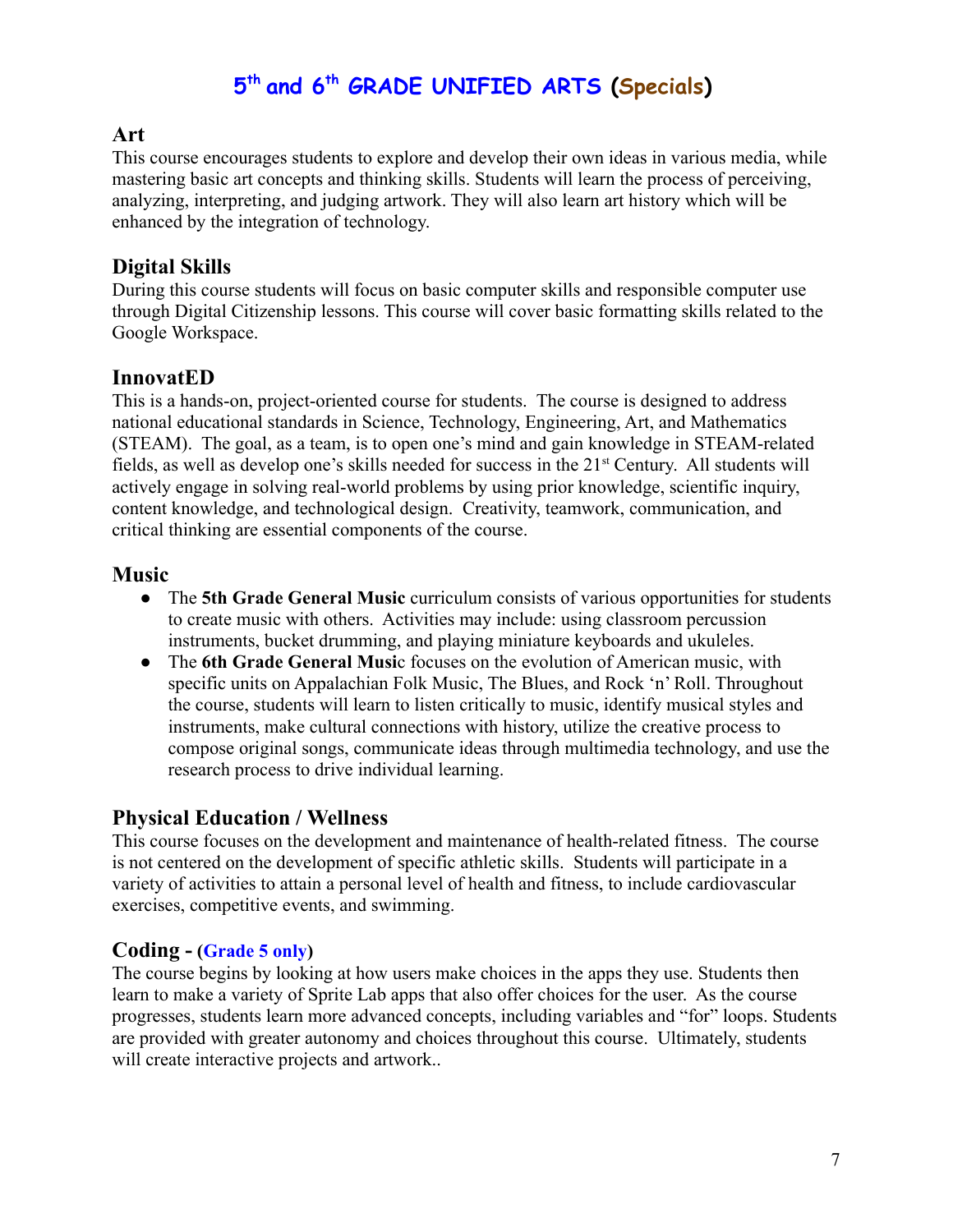# **Technology Education**

This pass/fail course provides students with an introduction to biotechnologies, physical and informational technologies. Safety practices will be addressed throughout the course while students are exposed to the basic tools used in mechanical drawing/CADD, sketching, measurement (to the nearest 1/8 inch) and basic three-dimensional objects. Various hand/ power tools will be incorporated for student use in the development of assigned projects. Students will learn basic functions of the engraving software to control the milling machine in the lab. Students will also work to complete a manufacturing/ woodworking project.

# **Band**

This is an elective class for students wishing to play band instruments. Students will be exposed to the basics of playing an instrument independently and as an ensemble through various musical selections.

# **Chorus**

This is an elective class for students wishing to sing in a choral ensemble. Chorus students will learn to use their vocal instrument to sing as part of an ensemble. In addition to learning proper vocal production and technique, students will learn music reading skills, basic sight-singing skills, listening skills, and performance skills.

# **Library Science**

The junior high library follows a flexible schedule. Free periods are allotted for students to select reading materials, which are selected by the librarian to foster a love of reading. Classes come to the library sporadically throughout the school year for instruction on topics involving library science and to research skills. Projects represent collaborative efforts between the subject teacher and the library teacher and meet PA Academic Standards within each subject's curriculum.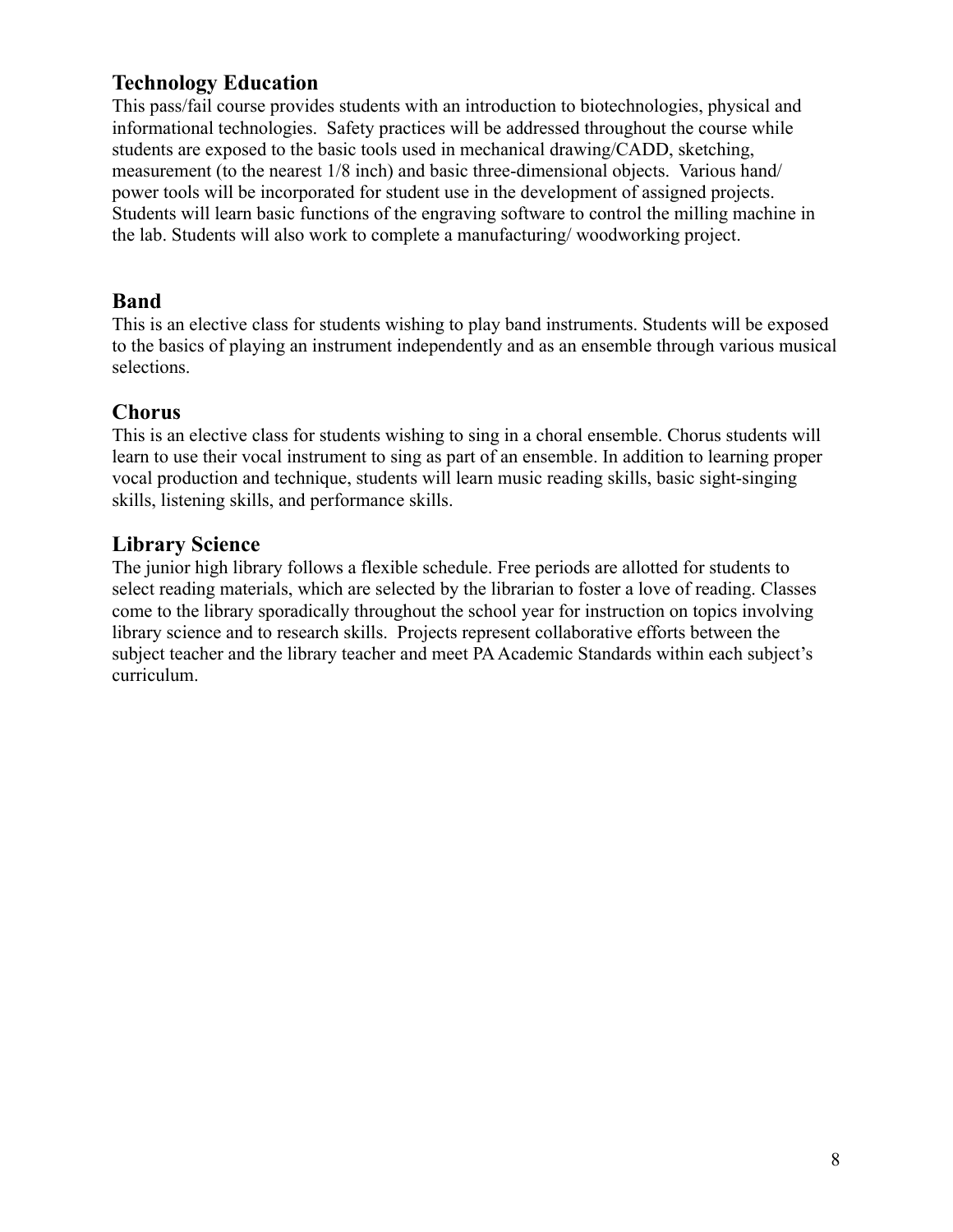# **7 th and 8 th GRADE CORE COURSES**

# **ENGLISH LANGUAGE ARTS (ELA)**

# <span id="page-8-1"></span><span id="page-8-0"></span>**ELA 7**

This course provides students with a comprehensive program that teaches the Common Core State Standards and helps students become better readers, writers, and thinkers so they are better prepared for college, careers, and beyond. The major objective of this course is to develop students' ability to read and understand fiction and nonfiction text and to write, speak, and listen as ways of communicating effectively. This course has students reading novels, plays, short stories, and poems. Writing is also a strong component in the course. Students will write narrative, argumentative, and informative pieces. Grammar and editing instruction is integrated into the processes of reading and writing. This course entails student completion of a novel based project/task, per grading period.

| <b>Prerequisites for Course Levels:</b> |                               |                               |  |
|-----------------------------------------|-------------------------------|-------------------------------|--|
| <b>Traditional ELA</b>                  | <b>Academic ELA</b>           | <b>Honors ELA</b>             |  |
| NWEA Score $<$ 212                      | <b>NWEA Score 213-230</b>     | NWEA Score 230+               |  |
|                                         |                               | 93% in ELA 6                  |  |
| <b>Teacher Recommendation</b>           | <b>Teacher Recommendation</b> | <b>Teacher Recommendation</b> |  |

# **ELA 7**

# **ELA 8**

This course provides students with a comprehensive program that teaches the Common Core State Standards and helps students become better readers, writers, and thinkers so they are better prepared for college, careers, and beyond. The major objective of this course is to develop students' ability to read and understand fiction and nonfiction text and to write, speak, and listen as ways of communicating effectively. This course moves quickly as students read novels, plays, short stories, and poems. Writing is also a strong component in the course. Students will write narrative, persuasive, and descriptive pieces. Additional readings are assigned in the Honors program, some as a class and some independently. Grammar and editing instruction is integrated into the processes of reading and writing. This course entails student completion of a novel based project/task, per grading period.

| × | ۰ |  |
|---|---|--|

| <b>Prerequisites for Course Levels:</b> |                               |                                              |  |
|-----------------------------------------|-------------------------------|----------------------------------------------|--|
| <b>Traditional ELA</b>                  | <b>Academic ELA</b>           | <b>Honors ELA</b>                            |  |
| NWEA Score $\leq$ 212                   | <b>NWEA Score 213-230</b>     | NWEA Score 230+                              |  |
|                                         |                               | 93% in Academic ELA 7<br>87% in Honors ELA 7 |  |
| <b>Teacher Recommendation</b>           | <b>Teacher Recommendation</b> | <b>Teacher Recommendation</b>                |  |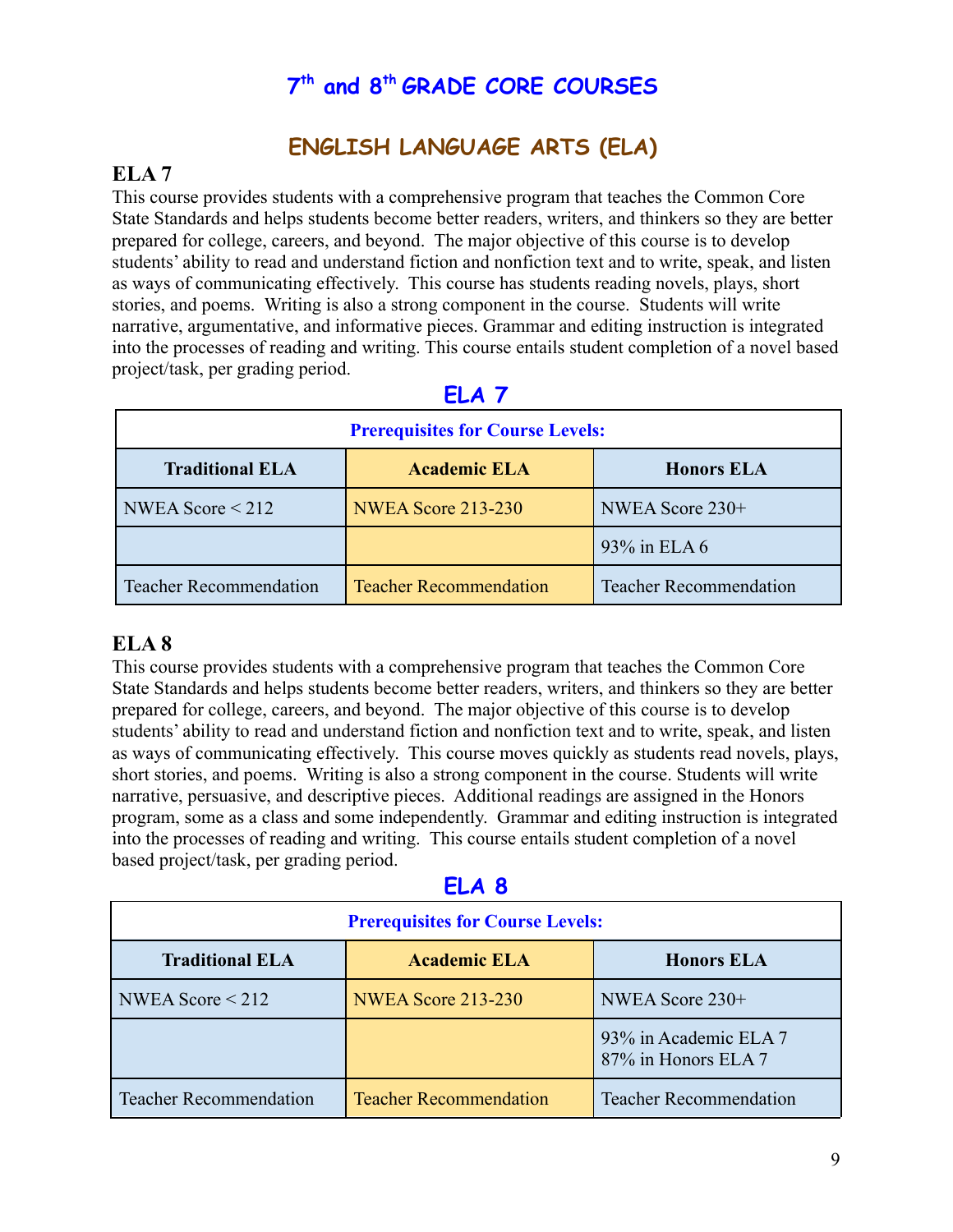# **HISTORY**

# <span id="page-9-0"></span>**World Geography and Cultures 7**

This course will focus on the concepts in physical and human geography. These regions include Mesopotamia, Egypt, Mesoamerica, India, China, Japan, Africa, Greece, Rome, and Western Europe. This is a comprehensive overview organized chronologically. This course will help students understand the Earth's physical and human diversity. Through the use of the 5 geographic themes and the PA Common Core Standards in Social Studies students will gain knowledge of the physical and human characteristics of places and regions, and the impact of interactions between people and places. While studying diverse global locations, students will compare historic development, standards of living, and economic factors around the world. All units in the course are parallel and include studies in physical and human geography, ancient cultures, regional studies, and modern issues. Historical foundations to the American Government will have focus in their appropriate regions.

|  |  |  |  | <b>Prerequisites for Honors World Geography and Cultures 7</b> |
|--|--|--|--|----------------------------------------------------------------|
|--|--|--|--|----------------------------------------------------------------|

Minimum a  $90\%$  final average in  $6<sup>th</sup>$  Grade History

 $87\%$  final average or higher in  $6<sup>th</sup>$  Grade Language Arts

Teacher Recommendation

# **Civics and Citizenship 8**

This course will utilize students' previous learning experiences to explore their rights and duties as citizens following The Colonial Era leading up to the ratification of the United States Constitution. The focus will be on students gaining an understanding of the Social Studies Standards of Civics and the United States Government. Unbiased media focused objectives within the course allow opportunities for the development of understandings of digital citizenship and the exploration of the relationship between government structure and politics, media, current events, and Social Studies skills.

| <b>Prerequisites for Honors Civics and Citizenship 8</b>           |
|--------------------------------------------------------------------|
| Minimum a 87% final average in Honors World Geography & Cultures 7 |
| 90% final average or higher in $7th$ Grade Language Arts           |
| <b>Teacher Recommendation</b>                                      |
| OR                                                                 |
| Minimum a 90% final average in World Geography $&$ Cultures 7      |
| Previously enrolled for the entire year in Honors Language Arts 7  |
| <b>Teacher Recommendation</b>                                      |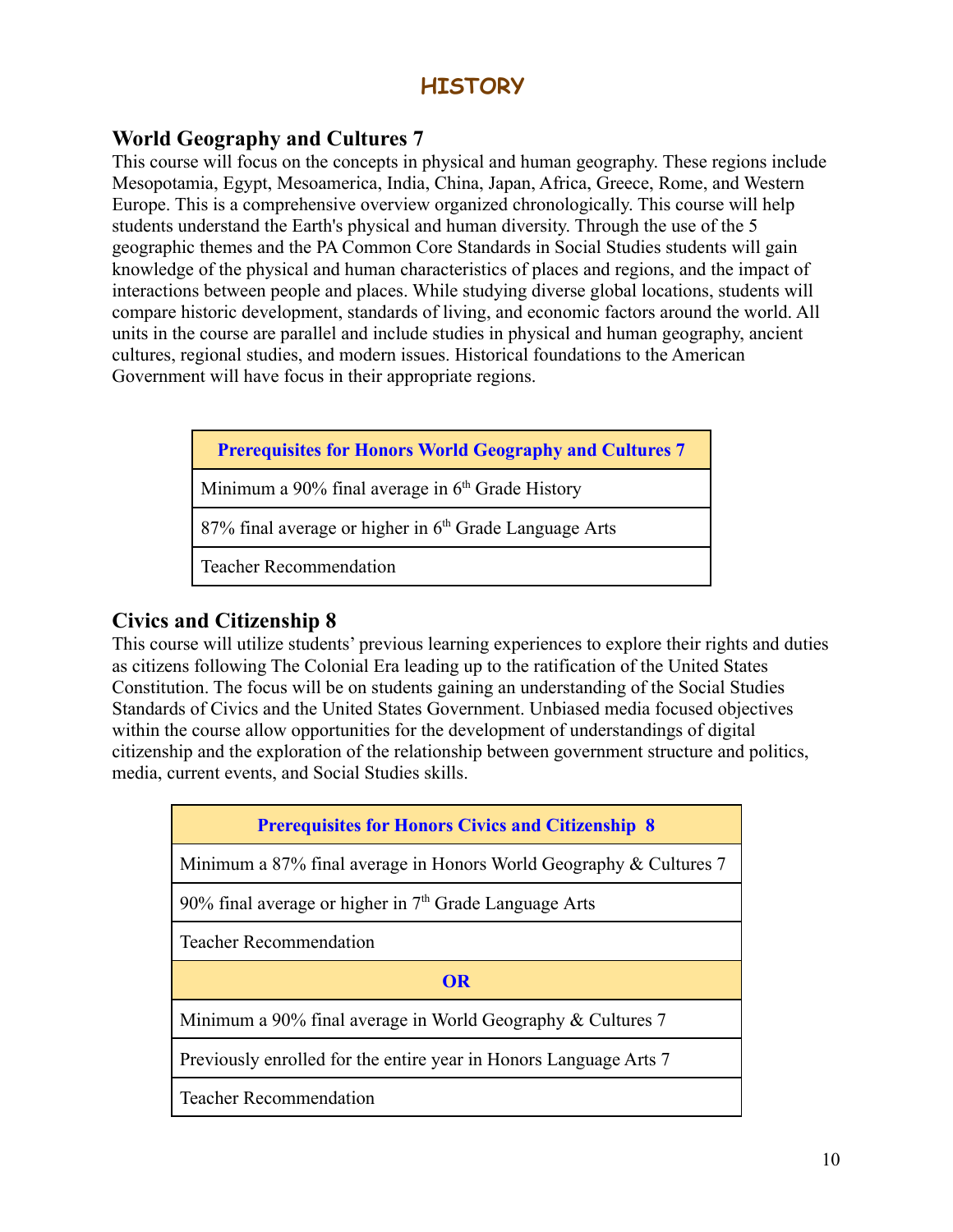# **MATH**

# **7th GRADE MATH**

| <b>Prerequisites for Course Levels:</b> |                               |                               |  |
|-----------------------------------------|-------------------------------|-------------------------------|--|
| Math 7<br><b>Honors Math</b>            |                               | Algebra I                     |  |
| NWEA Score $\leq$ 212                   | NWEA Score 230+               | NWEA Score 236+               |  |
|                                         | 90% in Academic Math 6        | 83% in Honors Pre-Algebra 6   |  |
| <b>Teacher Recommendation</b>           | <b>Teacher Recommendation</b> | <b>Teacher Recommendation</b> |  |

# **8th GRADE MATH**

| <b>Prerequisites for Course Levels:</b> |                                             |                                                           |                               |
|-----------------------------------------|---------------------------------------------|-----------------------------------------------------------|-------------------------------|
| <b>Foundations of Math</b>              | <b>Math 8</b>                               | Algebra I                                                 | <b>Geometry</b>               |
| NWEA Score $\leq$ 219                   | <b>NWEA Score 220-225   NWEA Score 236+</b> |                                                           | Complete Algebra I            |
|                                         |                                             | 83% in Honors<br>Pre-Algebra 7 or<br>90% in Pre-Algebra 7 |                               |
| <b>Teacher Recommendation</b>           | <b>Teacher Recommendation</b>               | <b>Teacher Recommendation</b>                             | <b>Teacher Recommendation</b> |

# **Math 7**

This course is comprised of instruction exposing students to Ratios and Relationships (Ratios and Proportional Reasoning, Percents); The Number System (Integers, Rational Numbers); Expressions, Equations and Inequalities; Geometry (Geometric Figures, Measure Figures); and Statistics and Probability (Probability, Statistics).

# **Honors Math 7**

# *Reference chart for prerequisites*

The course is comprised of a more intensive instructional approach to Ratios and Relationships (Ratios and Proportional Reasoning, Percents); The Number System (Integers, Rational Numbers); Expressions and Equations (Expressions, Equations and Inequalities); Geometry (Geometric Figures, Measure Figures); Statistics and Probability (Probability, Statistics). This course will prepare students for Algebra I the following year,

# **Foundations of Math 8**

The course is comprised of instruction related to The Number System (Real Numbers); Expressions and Equations (Equations in One Variable, Equations in Two Variables); Functions (Functions); Geometry (Triangles and the Pythagorean Theorem, Transformations, Congruence and Similarity, Volume and Surface Area); Statistics and Probability (Scatter Plots and Data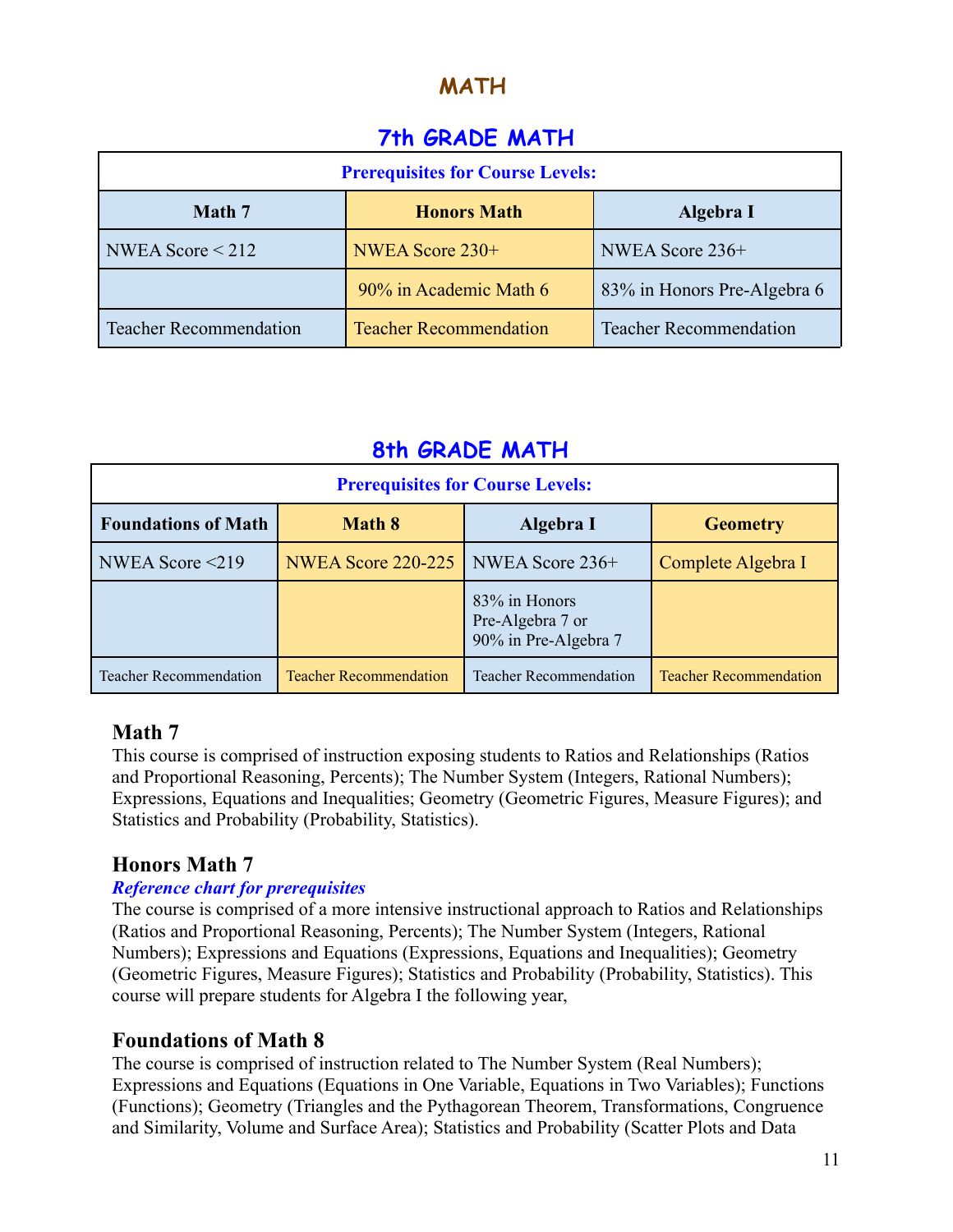Analysis). Students enrolled in this course will also be enrolled in a daily Math Lab class in place of an elective option**.** Math Lab will involve additional content/skills related review activities and some extensions of the content\skills presented within the course. Math Lab will also involve additional use of ALEKS beyond the normal Foundations of Math 8 course requirement to assist students with skill comprehension.

# **Math 8**

The course is comprised of instruction related to The Number System (Real Numbers); Expressions and Equations (Equations in One Variable, Equations in Two Variables); Functions (Functions); Geometry (Triangles and the Pythagorean Theorem, Transformations, Congruence and Similarity, Volume and Surface Area); Statistics and Probability (Scatter Plots and Data Analysis).

# **Algebra I (7th & 8th)**

# *Reference chart for prerequisites*

This course is a more intensive approach to Algebra focusing on a variety of algebraic topics to include: linear and quadratic equations, polynomials, factoring, graphing, working with rational and irrational numbers, developing problem solving skills, etc. Students will take the Keystone Exam upon completion of this course.

# **Geometry**

#### *Reference chart for prerequisites*

This course is an accelerated course involving the study of figures and their relationships as well as methods of specific proofs.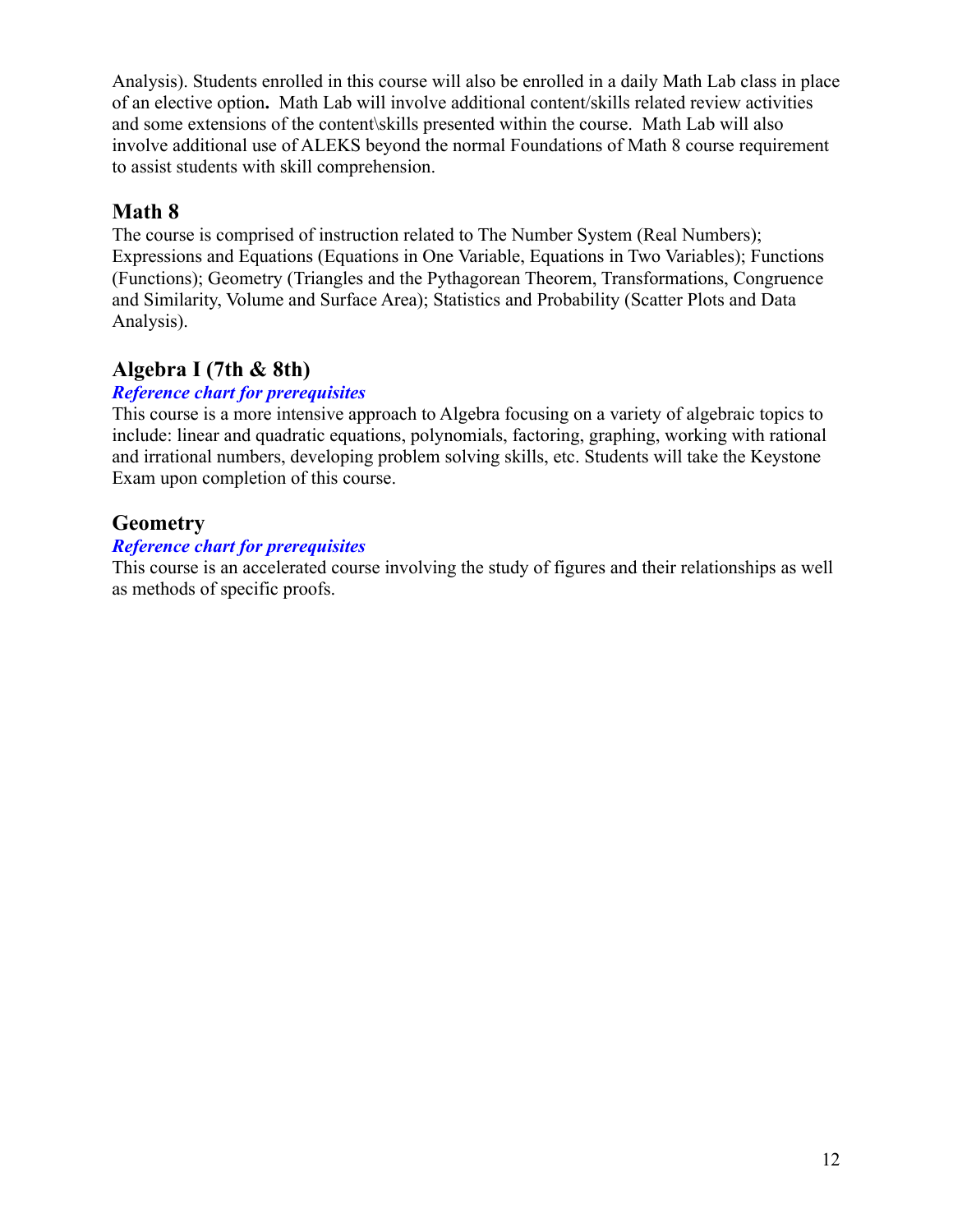# **SCIENCE**

# **Science 7**

In this course, students will expand their awareness of topics related to Ecology (Interactions of life, Nonliving Environment, Ecosystem, Conserving Life). Students will gain an understanding of Life Structure through the examination structure and function of cells and genetics. Students will learn to utilize the scientific method, formulate a hypothesis, conduct experiments and learn about controlling variables and interpreting data.

| <b>Prerequisites for Honors Science 7</b>                                                     |
|-----------------------------------------------------------------------------------------------|
| Minimum a 90% final average in 6 <sup>th</sup> Grade Science                                  |
| $87\%$ final average or higher in $6th$ Grade Math                                            |
| <b>Teacher Recommendation</b>                                                                 |
| <b>NOTE:</b> Participation in the Science Fair is a course requirement<br>in Honors Science 7 |

# **Science 8**

In this course, students will expand their awareness of atomic structure and movement, forces of motion and chemistry. Students will learn to utilize the scientific method, formulate a hypothesis, conduct experiments and learn about controlling variables and interpreting data.

|  | <b>Prerequisites for Honors Science 8</b> |  |  |
|--|-------------------------------------------|--|--|
|--|-------------------------------------------|--|--|

Minimum of a 90% final average in Science 7 **OR** an 80% final average or higher in Honors Science 7

Teacher Recommendation

**NOTE:** Participation in the Science Fair is a course requirement in Honors Science 8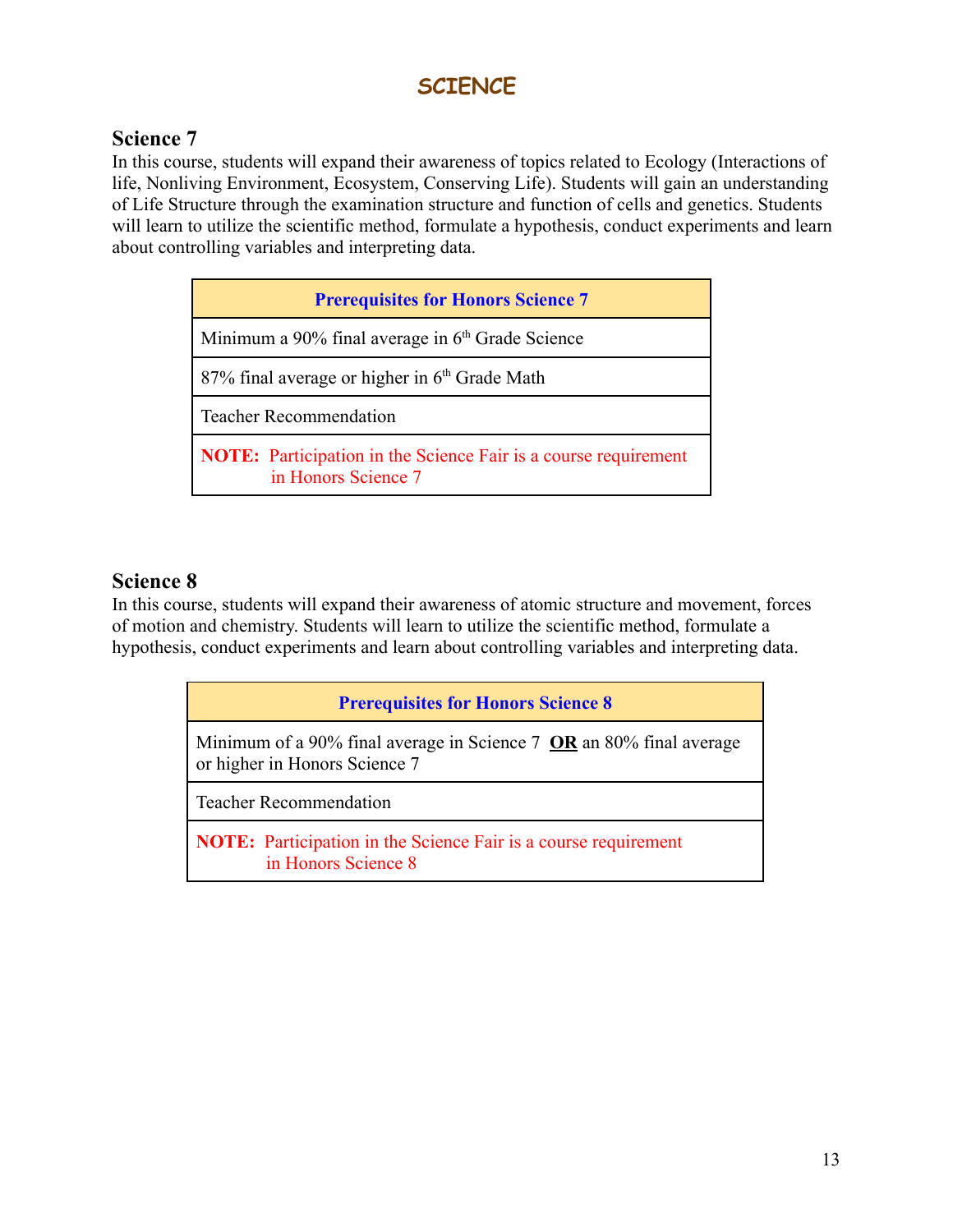# **7 th and 8 th GRADE UNIFIED ARTS**

# **Art 7/8**

This course is designed around the artistic conceptual elements with a focus on the principles of design. Students will gain a stronger knowledge of Art appreciation and criticism. They will be able to analyze and interpret various pieces of historical works while understanding the importance of the artistic movements throughout history. Students will gain strength in areas of problem solving, interpreting, creating, analysis and expression throughout the course. Their responses and questioning of processes will involve their understanding of traditional Art forms such as ceramics, painting, sculpture, and drawing while including the New Art forms including the studies of graphic design, industrial design, and advertising.

# **Astronomy 7/8**

This course requires students to use critical thinking, creativity, public speaking and problem solving to explore the challenges of deep space travel and how reality differs from fiction. Students will have projects including, but not limited to, studying the effects of gravity on the human body, how life would evolve differently on Mars, determine a crew to travel to Mars based on skills, develop a society with laws, and government, spatial reasoning by mock packing of a 1 cubic meter box, building a solar power land rover, design/build a spaceship capable of carrying astronauts to Mars and building model rockets.

# **Band 7/8**

Students enrolled in this graded course meet daily in a full concert band setting. Membership is open to all students who have successfully completed a band class in the previous year. This course will be a continuation of the technical training started in the beginning classes. Emphasis is placed on the attainment of skills necessary to meet high standards of music performance. This is a performance-based class where participation in concert performances outside of regular class hours is required.

# **Chorus 7/8**

Chorus students will learn to use their vocal instrument to sing as part of an ensemble. They will understand and track how their voice changes through adolescence while exploring all parts of their vocal ranges. In addition to learning proper vocal production and technique, students will also learn music theory, sight-singing skills, listening skills, and performance skills. This is a performance-based class where participation in concert performances outside of regular class hours is required.

# **Computational Thinking with Robots**

This course utilizes RoboMatter Inc.'s TREC Creative Engineering and Robot Programming course (TREC: Technology, Robotics, Engineering and Coding). Students will learn the fundamental programming concepts required to complete STEAM grade level tasks. Students will utilize both physical and virtual robots in tasks designed to incorporate TREC concepts. Students will transition from block based programming to text based programming. Students will also have the opportunity to design and build task-specific robots.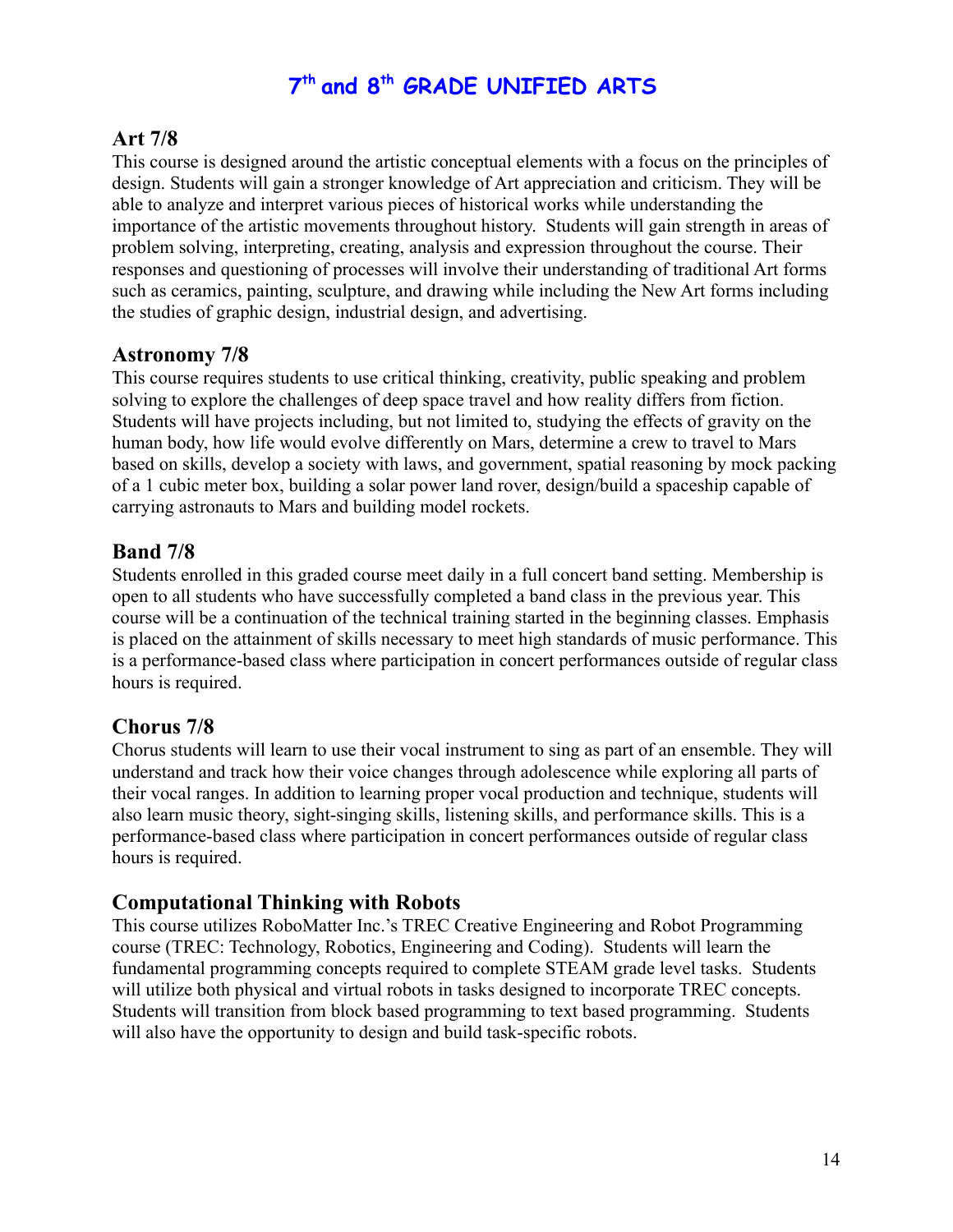# **Digital Skills 7/8**

This course where students take the formatting, digital literacy, and video skills learned from Digital Skills 5/6 along with communication, collaboration, creativity, and problem solving to apply to real world computer projects. This course will cover basic formatting skills related to the Google Workspace.

# **InnovatED 7/8**

This is a hands-on, project-oriented course for students. The course is designed to address national educational standards in Science, Technology, Engineering, Art, and Mathematics (STEAM). The goal, as a team, is to open one's mind and gain knowledge in STEAM-related fields, as well as develop one's skills needed for success in the 21st Century. All students will actively engage in solving real-world problems by using prior knowledge, scientific inquiry, content knowledge, and technological design. Creativity, teamwork, communication, and critical thinking are essential components of the course.

# **Jazz Band 7/8**

This course meets daily in a full jazz band setting. membership is open to all students who play alto saxophone, tenor saxophone, bari saxophone trumpet, and trombone and who successfully completed a band class in the previous year. Membership is open to pianists, drummers, guitarists, and bassists who successfully pass the audition at the end of the previous school year. This course will cover many types of jazz (swing, blues, Latin jazz, jazz rock) and also introduce the students to improvisation. This is a performance-based class where participation in concert performances outside of regular class hours is required.

# **Technology Education 7/8**

During this graded course, students will identify the environmental, societal and economic impacts of the three types of technology. They too, will evaluate the effectiveness of a graphic object design and differentiate among the different types of construction applications. Mechanical drawing/CADD, sketching, measurement (to the nearest 1/16 inch) and basic three dimensional objects are integral components of the course. Students will design (using CADD software) and produce a woodworking project. They will utilize various hand/ power tools during this course while working towards the completion of assigned projects. Safety practices are reviewed and stressed throughout the course.

# **Wellness 7**

Wellness 7 is a course that emphasizes personal fitness and is designed to demonstrate strategies for students to improve or maintain a high-quality of life through regular physical activity. Students will participate in a variety of activities to attain a personal level of health fitness, to include cardiovascular exercises, competitive events and swimming. The course is not designed to develop specific athletic skills. Students are required to change into appropriate dress attire and shoes on those days scheduled to participate in gym or pool-based activities.